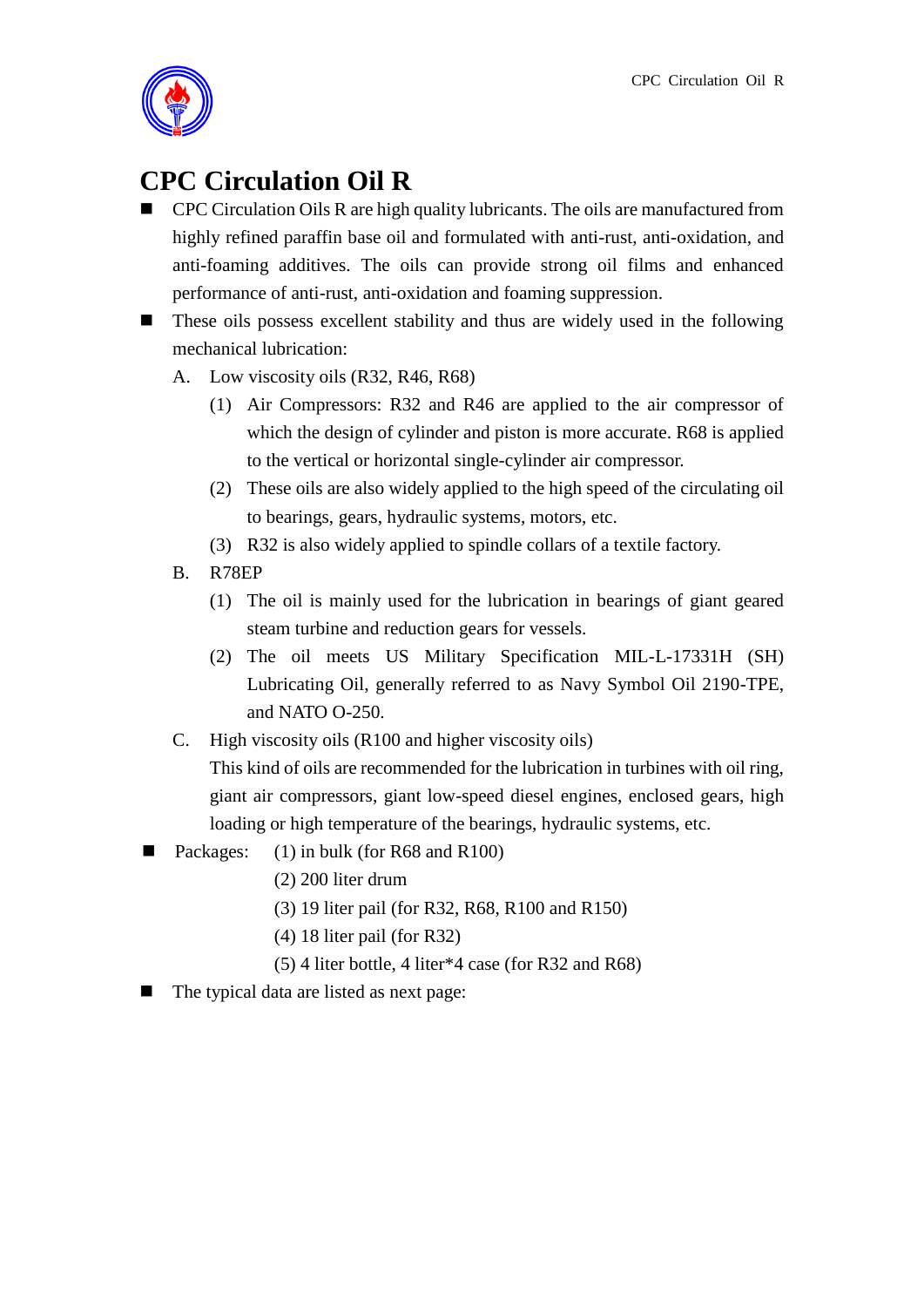

| Grade No.                                               | <b>R32</b> | R46     | R <sub>68</sub> |
|---------------------------------------------------------|------------|---------|-----------------|
| Viscosity Grade, ISO VG                                 | 32         | 46      | 68              |
| $Sp. Gr., 15.6^{\circ}C/15.6^{\circ}C, D4052$           | 0.864      | 0.875   | 0.878           |
| Viscosity, Kin., cSt $@40^{\circ}$ C, D445              | 31.62      | 46.18   | 67.18           |
| @100°C, D445                                            | 5.44       | 6.90    | 8.70            |
| Viscosity Index, D2270                                  | 107        | 105     | 101             |
| Pour Point, °C, D6749                                   | $-12$      | $-12$   | $-12$           |
| Flash Point, COC, °C, D92                               | 236        | 250     | 264             |
| Color, D1500                                            | $L_{0.5}$  | L1.0    | L1.0            |
| Acid Number, mg KOH/g, D664                             | 0.17       | 0.17    | 0.17            |
| Carbon Residue, Rams., %, D524                          | 0.06       | 0.07    | 0.08            |
| Water Separability, $54^{\circ}$ C, 40-40-0, min, D1401 | 10         | 15      | 10              |
| Product No.                                             | LA60341    | LA60342 | LA60343         |

| Grade No.                                          | R <sub>100</sub> | R <sub>150</sub> |
|----------------------------------------------------|------------------|------------------|
| Viscosity Grade, ISO VG                            | 100              | 150              |
| Sp. Gr., $15.6^{\circ}$ C/15.6 $^{\circ}$ C, D4052 | 0.886            | 0.882            |
| Viscosity, Kin., cSt @40°C, D445                   | 96.79            | 148.7            |
| @100°C, D445                                       | 10.94            | 14.93            |
| Viscosity Index, D2270                             | 97               | 100              |
| Pour Point, °C, D6749                              | $-12$            | $-15$            |
| Flash Point, COC, °C, D92                          | 268              | 278              |
| $\vert$ Color, D1500                               | L1.5             | L2.0             |
| Acid Number, mg KOH/g, D664                        | 0.18             | 0.19             |
| Carbon Residue, Rams., %, D524                     | 0.12             | 0.17             |
| Water Separability, 82°C, 40-40-0, min, D1401      | 20               | 15               |
| Product No.                                        | LA60390          | LA60393          |

Note: Typical properties are based on standard tests under laboratory conditions. Variations that do not affect product performance are to be expected during normal manufacture. Please consult your local CPC representative if you have any questions.